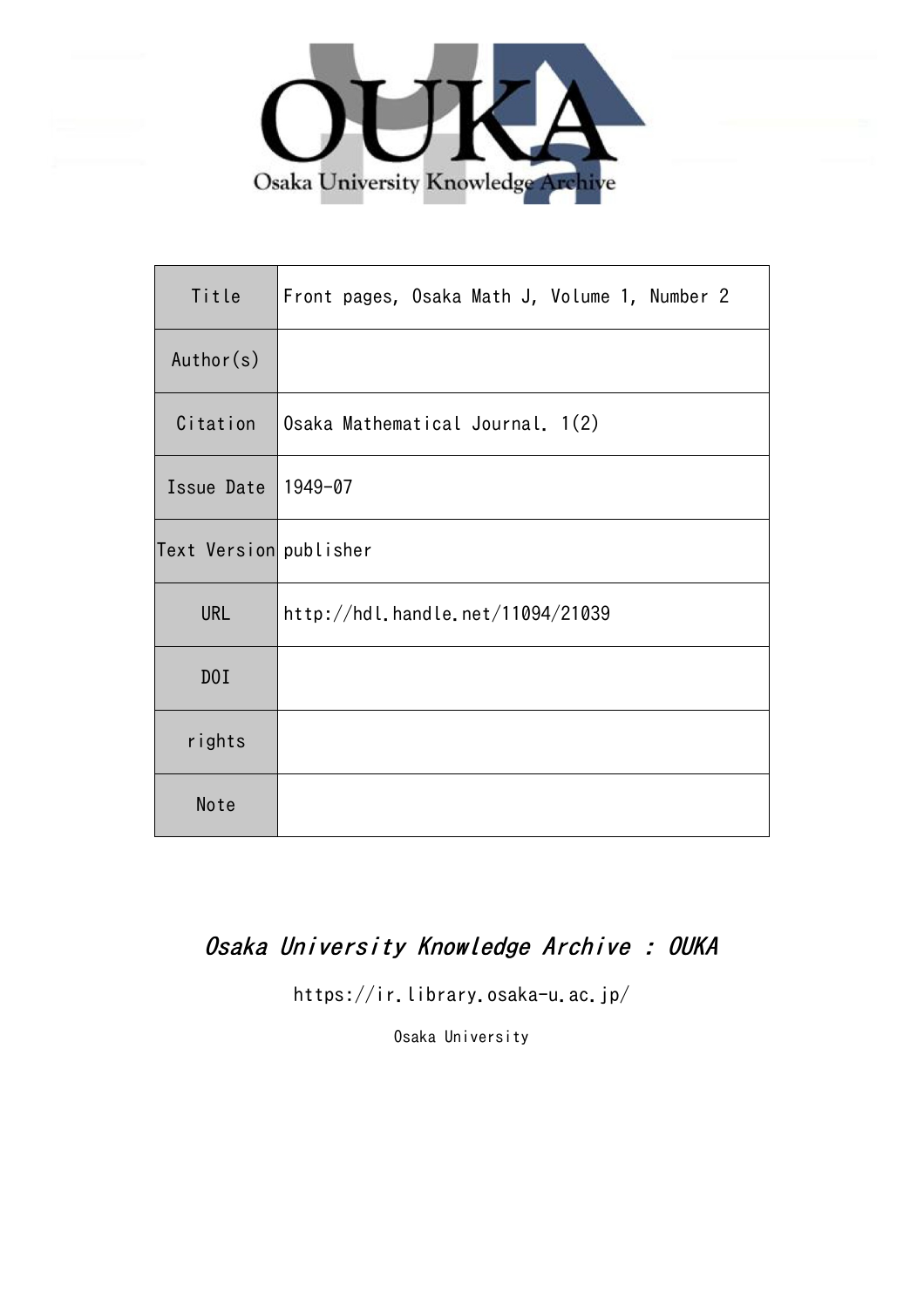# **OSAKA**

 $\frac{d}{dt} \left( \frac{d}{dt} \right) = \frac{1}{2\pi} \left( \frac{d}{dt} \right)$ 

### MATHEMATICAL JOURNAL

EDITED **BY**

MITIO NAGUMO HIDETAKA TERASAKA

KENJIRO SHODA

Vol. 1, No. 2 July, 1949

PUBLISHED BY THE DEPARTMENT OF MATHEMATICS OSAKA UNIVERSITY

**OSAKA, JAPAN**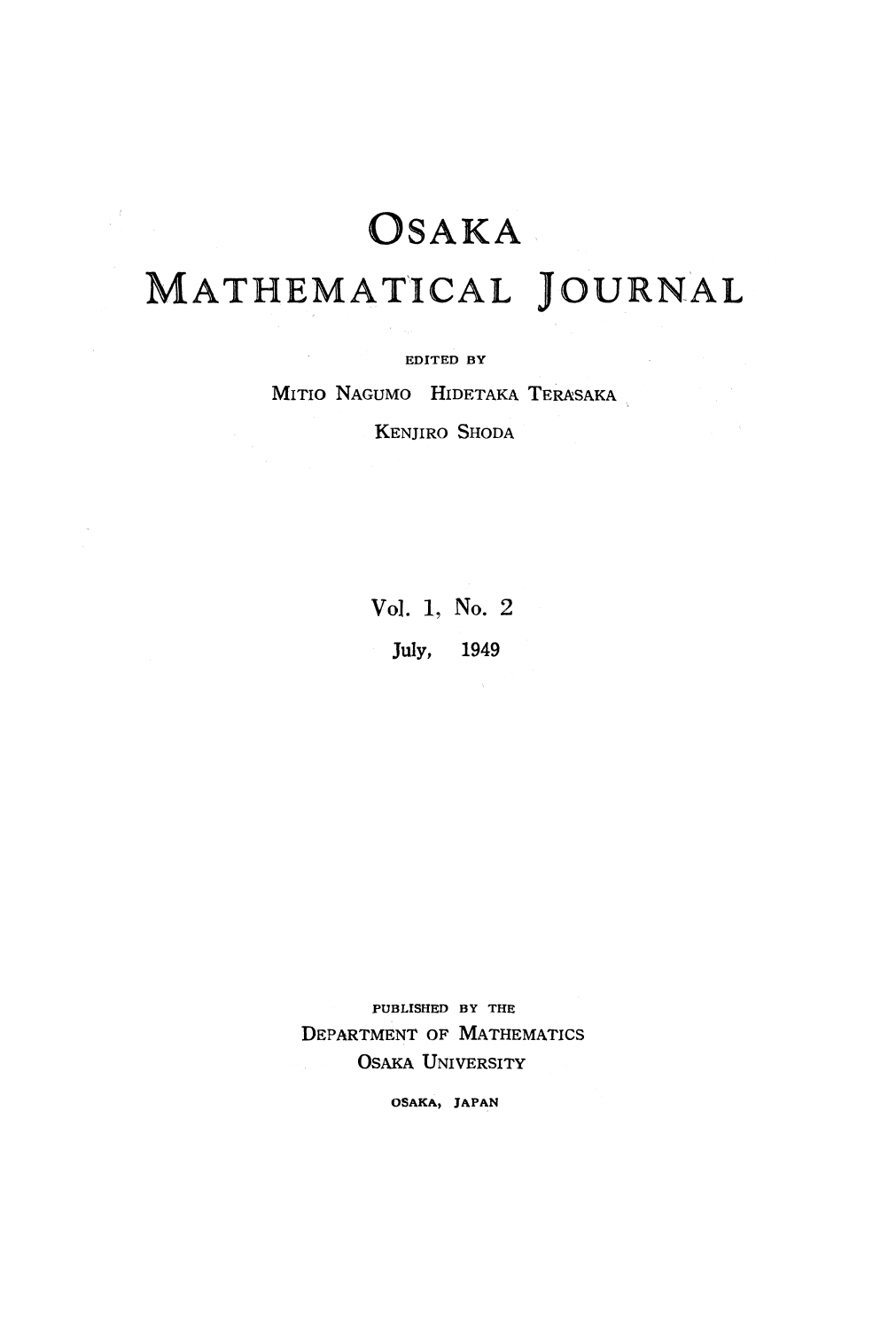*All communications relating to this publication should be addressed to the Redaction of the Osaka Mathematical Journal, Department of Mathematics, Osaka University, Nakanoshίma, Osaka, Japan.*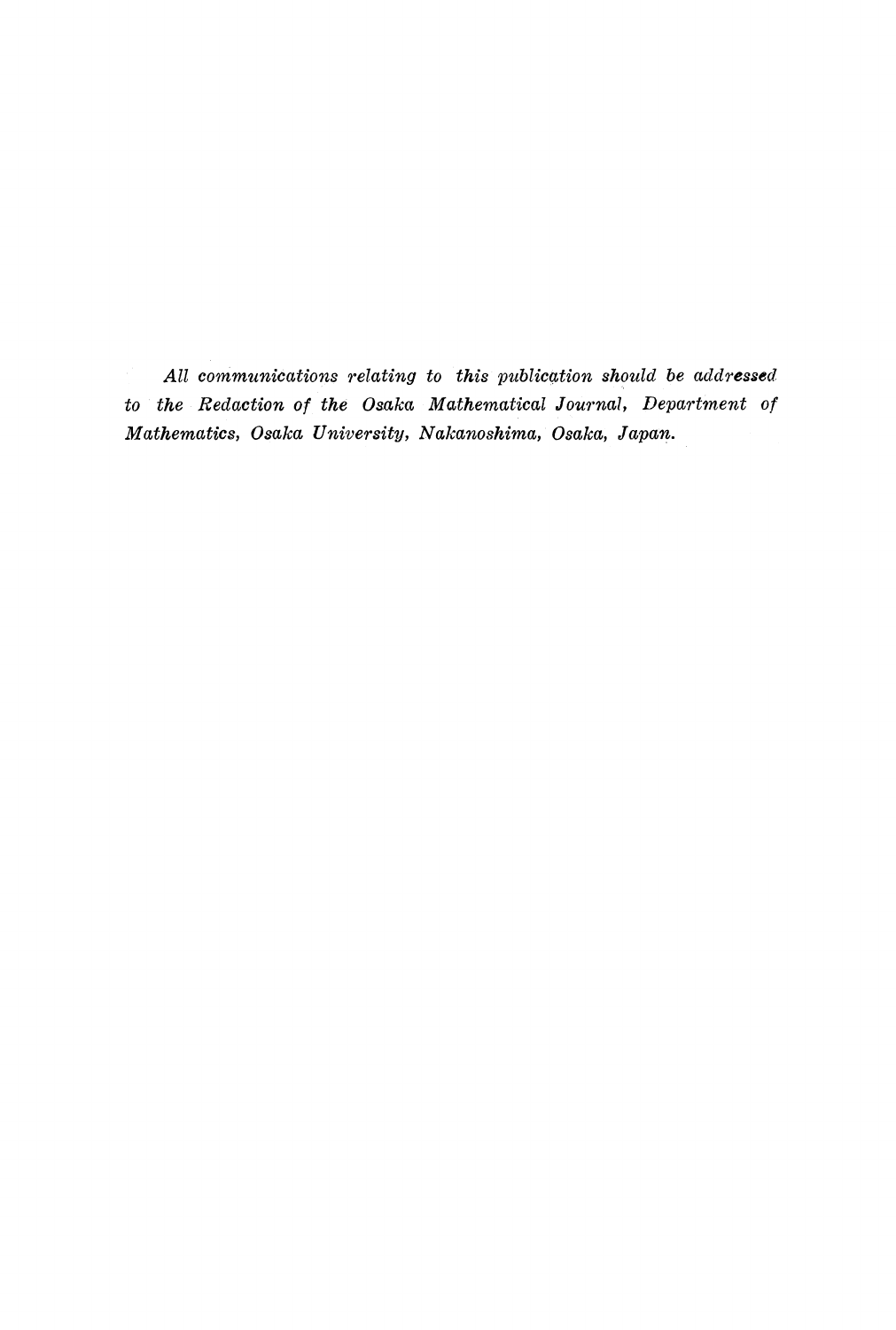## OSAKA MATHEMATICAL JOURNAL

#### **EDITED BY**

MITIO NAGUMO HIDETAKA TERASAKA KENJIRO SIIODA

> Volume 1, 1949

**PUBLISHED BY THE** DEPARTMENT OF MATHEMATICS OSAKA UNIVERSITY

 $\sim$ 

**OSAKA, JAPAN**